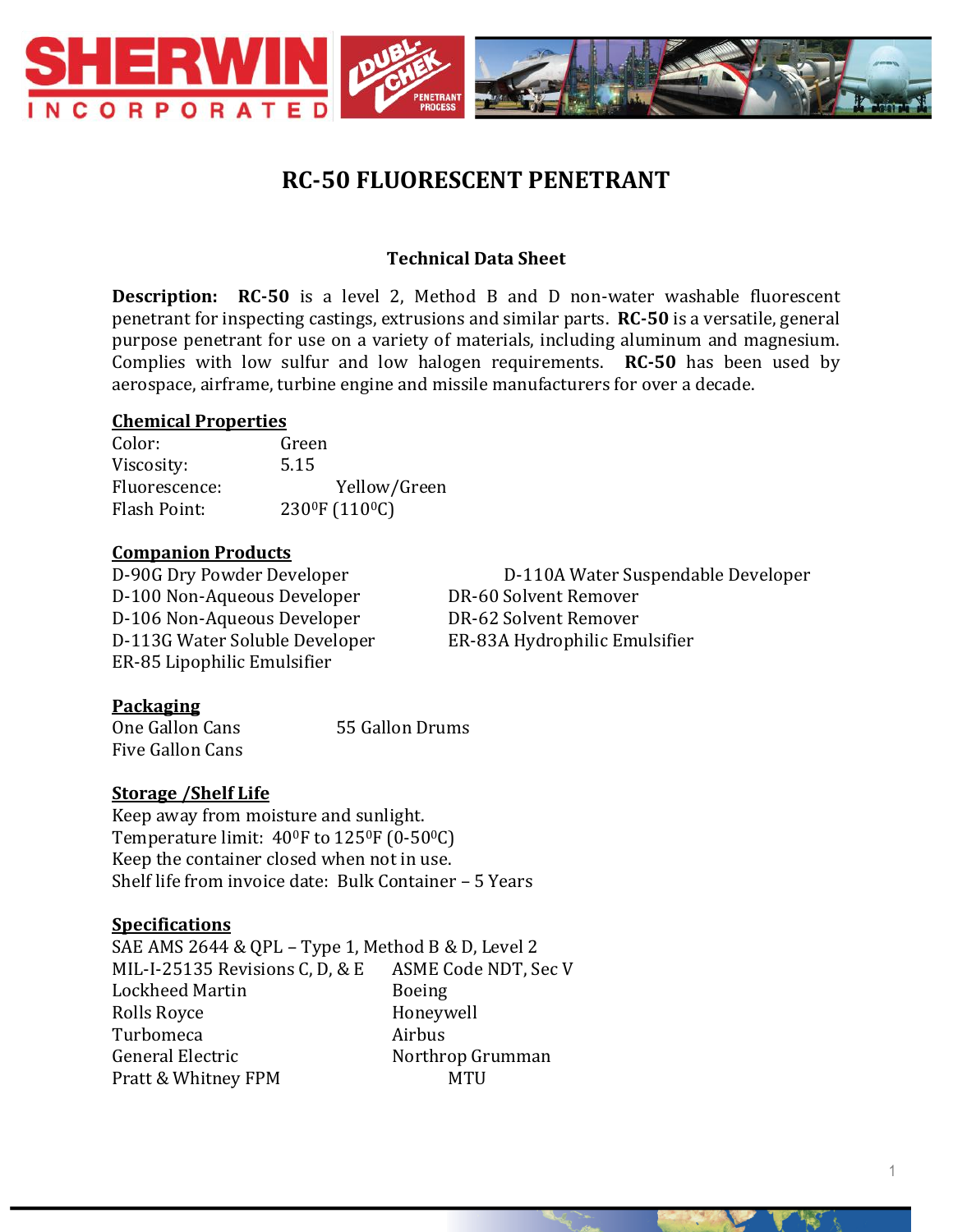

## **Special Features**

- 1. Low to near zero background for assured indication visibility.
- 2. Sharp, precise flaw indication for rapid interpretation.
- 3. Excellent electrostatic spray capability.
- 4. Long material tank life due to formula stability and non-volatility.
- 5. Low material consumption (low drag out) due to low viscosity.
- 6. Clean, odorless product, vapor free atmosphere.

## **Instructions**

**Note:** These instructions describe the basic process, but they may need to be amended by the user to comply with applicable specification and/or inspection criteria provided by the contracting agency.

1. **Application:** Apply **RC-50** only to clean, dry surfaces by spraying, flowing, brushing or dipping.

2. **Dwell Time:** A 10 minute dwell time is suggested, although in many cases five minutes will suffice. When particularly tight cracks are suspected, or the part is especially critical, the dwell time may be extended to 30 minutes, or longer. Allow the penetrant to drain from the part surface back into the penetrant tank to conserve material.

## 3. **Removal**:

## **A) Hydrophilic Dip Method**

 a) Pre wash: Following the dwell, use a plain water rinse to remove most of the undrained penetrant from the surface. Use a coarse spray of ambient temperature water.

 b) Immersion: Immerse and agitate the part in 20-30% hydrophilic emulsifier solution. Immersion time and agitation time will vary with part geometry and surface condition.

c) Rinse: Remove the part from the tank; clean with a coarse, plain water spray.

## **B) Hydrophilic Spray Method**

 a) Wash: Following the dwell, use an inject of 0.1 to 5.0% emulsifier solution to wash the excess penetrant from the part surface. Time and solution concentrations will vary with part geometry and surface conditions.

b) Rinse: Use a coarse plain water spray to remove all traces of the emulsified penetrant.

#### **C) Lipophilic Method**

 a) Emulsification: Following the dwell, dip the part into undiluted lipophilic emulsifier. Remove the part and allow the excess emulsifier to drain back into the tank. Parts with rough surfaces require longer drain times.

b) Rinse: Use a coarse plain water spray to remove all traces of the emulsified penetrant.

**D) Solvent Wipe Method** - Remove as much excess penetrant as possible using clean dry rag or toweling. Remove remaining penetrant film by wiping with a rag or toweling that has been slightly moistened with solvent. Use a minimum of solvent; avoid flushing